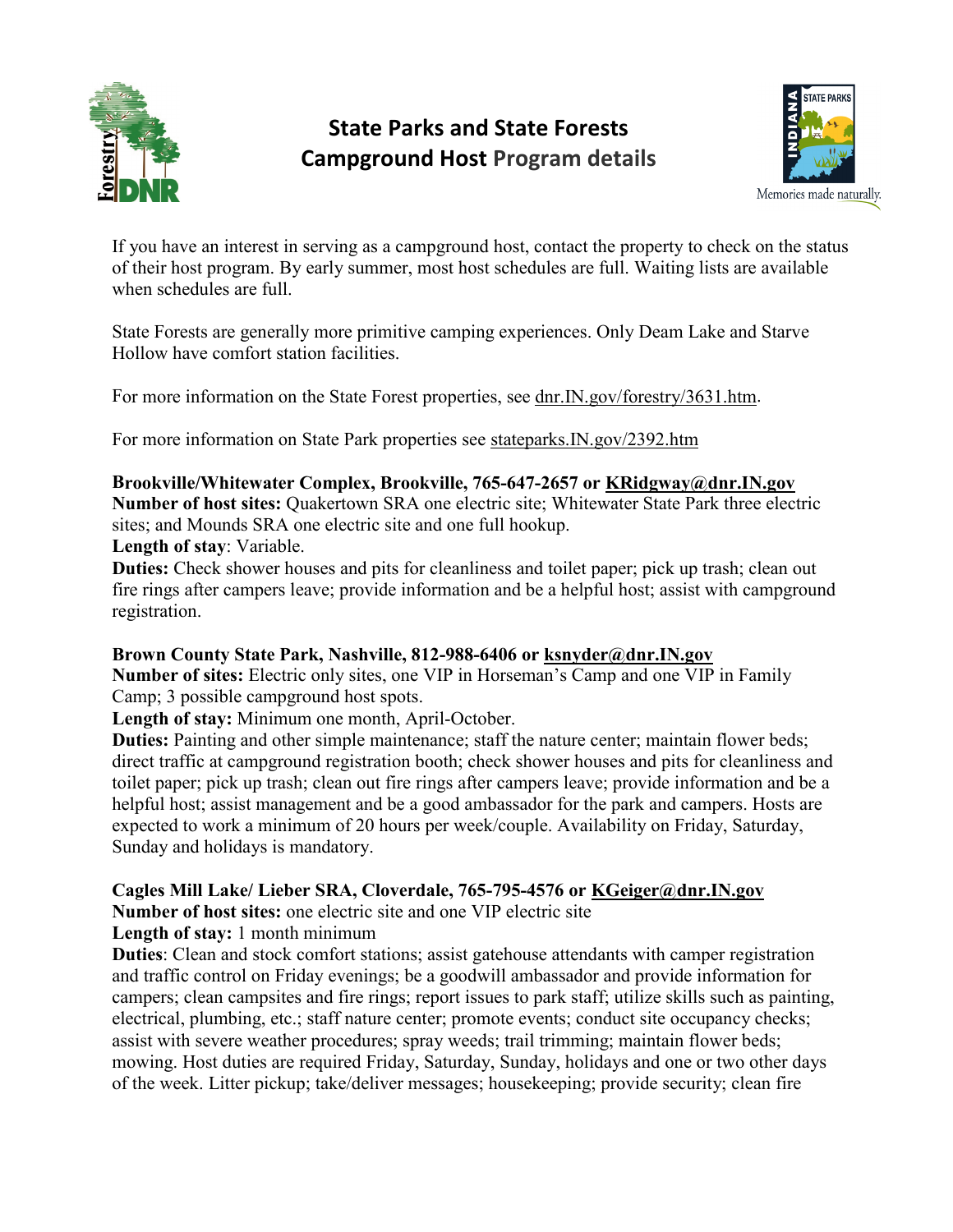rings; make minor electrical repairs; traffic control; volunteer and staff nature center; assist with special events.

# **Chain O'Lakes State Park, Albion, 260-636-2654 or [KSproles@dnr.in.gov](mailto:KSproles@dnr.in.gov)**

**Number of host sites:** Two electric only sites.

**Length of stay:** 30 days minimum with extensions possible, April-October.

**Duties**: Traffic control on Friday evenings and Saturday; provide information and be a helpful host acting as a liaison between the campers and management; assist naturalist with special events and interpretive programs; stock toilet paper at comfort stations; pick up trash; clean out fire rings after campers leave; help missing or lost children reunite with parents; deliver nonemergency messages; and volunteer every weekend at the Stanley Schoolhouse. Host duties are required Friday, Saturday, Sunday, and holidays.

# **Clark State Forest, Henryville, 812-294-4306, [clarksf@dnr.IN.gov](mailto:clarksf@dnr.IN.gov)**

**Number of host sites:** Two as follows: One at primitive family camp, no-electric, water and dump station nearby; one at primitive horse camp, electric hookup, dump station and water nearby.

Length of stay: One to seven months, April-November. Weekend and holiday hours required **Duties**: Serve as eyes and ears of the campground; act as liaisons between the campers and the management; provide informal security by reporting problems; pick up litter; clean out fire rings; notify campers of severe weather and emergency procedures; keep pit toilets clean and stocked with toilet paper; possibly occasional mowing; assist with campground registration and payment.

# **Charlestown State Park, Charlestown, 812-256-5600 or [LGreen@dnr.IN.gov](mailto:LGreen@dnr.IN.gov)**

**Number of host sites:** One full hookup water, 50amp electric, and sewer hookup **Length of stay**: Variable.

**Duties:** Light restroom checking and cleaning; provide info to arrivals; assist camper registration; litter pick up; act as "information site" where campers can stop and ask questions.

# **Clifty Falls State Park, Madison, 812-273-0609 or [KLeach@dnr.IN.gov](mailto:KLeach@dnr.IN.gov)**

**Number of host sites**: Two full-hookup sites.

**Length of stay:** Thirty days minimum with extensions possible, April-October.

**Duties:** Check shower houses and pit toilets for cleanliness and toilet paper; pick up trash; clean out fire rings after campers leave; provide information and be a helpful host; assist management with campground registration; assist naturalist with special events and other interpretive programs. Assist in repairs and maintenance as needed. Hosts must be must be on site on weekends and during busy times in the campground.

# **Deam Lake State Recreation Area, Borden, 812-246-5421, [deamlakesra@dnr.IN.gov](mailto:deamlakesra@dnr.IN.gov)**

**Number of host sites:** Two electric campsites; comfort station nearby; water hook-up available. (One equestrian campsite and one family campsite.)

**Length of stay:** 1-7 months, April-November. Weekend and holiday hours required. **Duties**: Serve as the eyes and ears of the campground; act as liaison between the campers and the management; provide informal security by reporting problems; clean comfort stations; help patrons locate campsites; pick up litter; clean out fire rings; sell ice and firewood; collect camping fees when gatehouse is closed; promote special events and interpretive programs; notify campers of severe weather and procedures; and volunteer at nature center.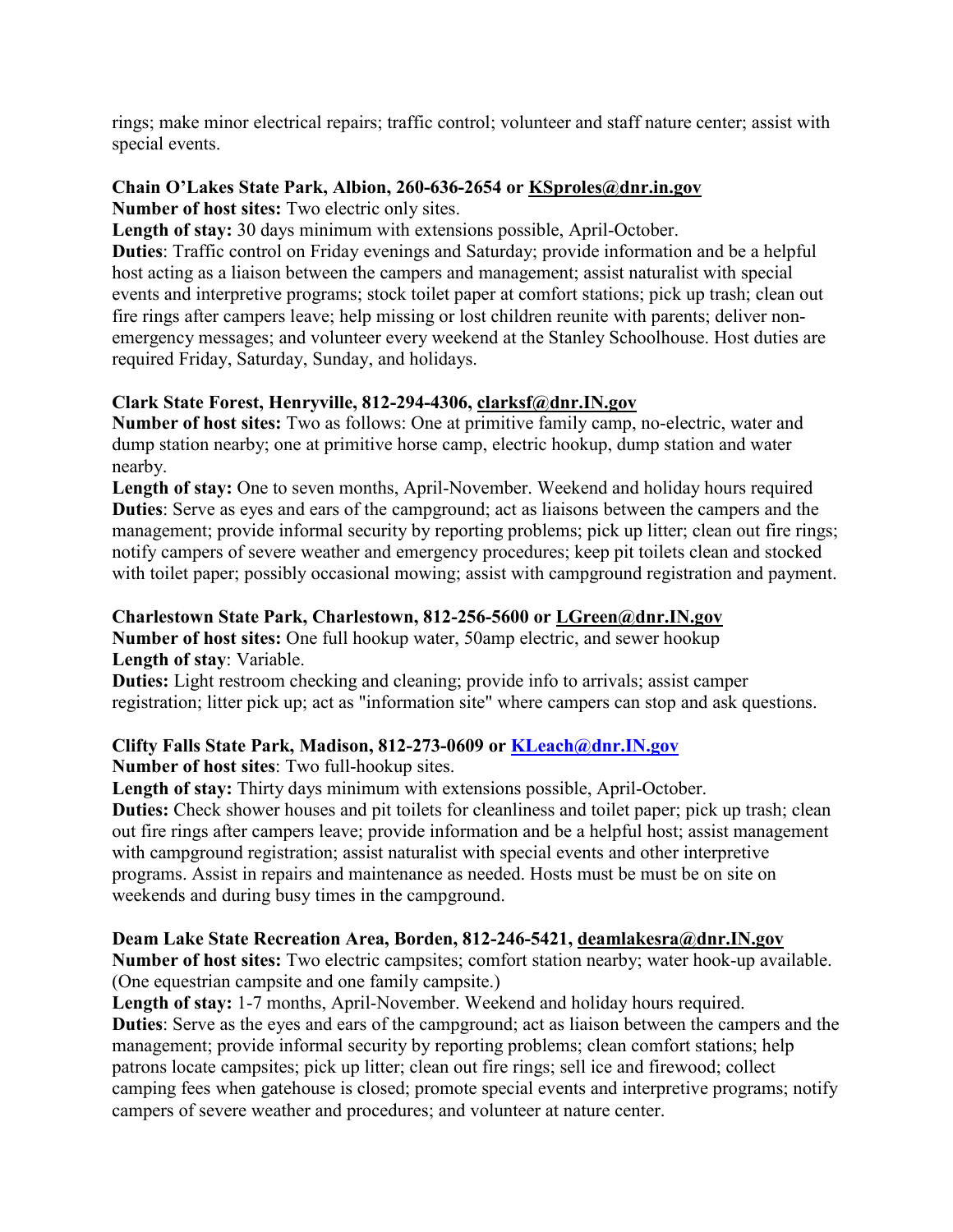#### **Falls of the Ohio State Park, Clarksville, 812-280-9970**

No campground on site; volunteers accepted for resource management, interpretive and other special projects.

#### **Fort Harrison State Park, Indianapolis, 317-591-0904**

No campground on site; volunteers accepted for resource management, interpretive and other special projects.

#### **Greene-Sullivan State Forest, Dugger, 812-648-2810, [GreeneSF@dnr.IN.gov](mailto:GreeneSF@dnr.IN.gov)**

**Number of host sites**: One electric campsite. Water and electric hookup available. Dump station nearby.

**Length of stay**: One month minimum, April-October.

**Duties**: Provide campers with information; help with check ins/checkouts, cabin lockouts and camping fee payments; clean restrooms and stock toilet paper; pick up litter; clean camping cabins and campfire rings after campers leave; provide information to general public; light maintenance.

#### **Hardy Lake, Scottsburg, 812-794-3800 or [ahenry@dnr.IN.gov](mailto:ahenry@dnr.IN.gov)**

**Number of hosts:** Three, (one full hookup, two electric sites).

Length of stay: One month to seven months, April 1- Nov. 15.

**Duties:** Check shower houses and pits for cleanliness and toilet paper; move tables for the mowing crew; pick up trash; clean out fire rings after campers leave; provide information and be a helpful host; assist management with campground registration; assist in repairs and maintenance; assist naturalist with special events and interpretive programs; Hosts must be must be on site and accessible on weekends and during busy times in the campground.

#### **Harmonie State Park, New Harmony, 812-682-4821 or [JCompton@dnr.IN.gov](mailto:JCompton@dnr.IN.gov)**

**Number of host sites:** Three campground host sites and two VIP sites. All full hookups Length of stay: Minimum of two weeks and maximum of four weeks for campground hosts. **Duties:** Be goodwill ambassador; answer camper questions; report camping infractions to security personnel; and assist with traffic control; pick up litter; clean the comfort stations; clean trash out of the fire rings; and assist with staffing the nature/interpretive center. Campground hosts and VIPs will be required to work a minimum of 20 hours per week.

#### **Indiana Dunes State Park, Chesterton, 219-926-1952 or [JaMcevoy@dnr.IN.gov](mailto:JaMcevoy@dnr.IN.gov) Number of host sites:** One electric/water only

**Length of stay**: One month, time extensions possible. Require 20 hours/week for the VIP site for the first person and 10 hours for each additional (i.e. a married couple would be required to work 30 totals hours/week).

**Duties:** Clean out the fire rings once a week; be available in the campground on Friday and Saturday from 4-9 p.m.; pick up litter; clean comfort stations; assist with Nature Center events, staffing, and duties; assist campers and visitors by answering questions and reporting concerns; provide and disperse information to campers; other duties assigned.

# **Lincoln State Park, Lincoln City, 812-937-4710 or [dknox@dnr.IN.gov](mailto:dknox@dnr.IN.gov)**

**Number of host sites:** Two electric/water sites — one campground host and one VIP.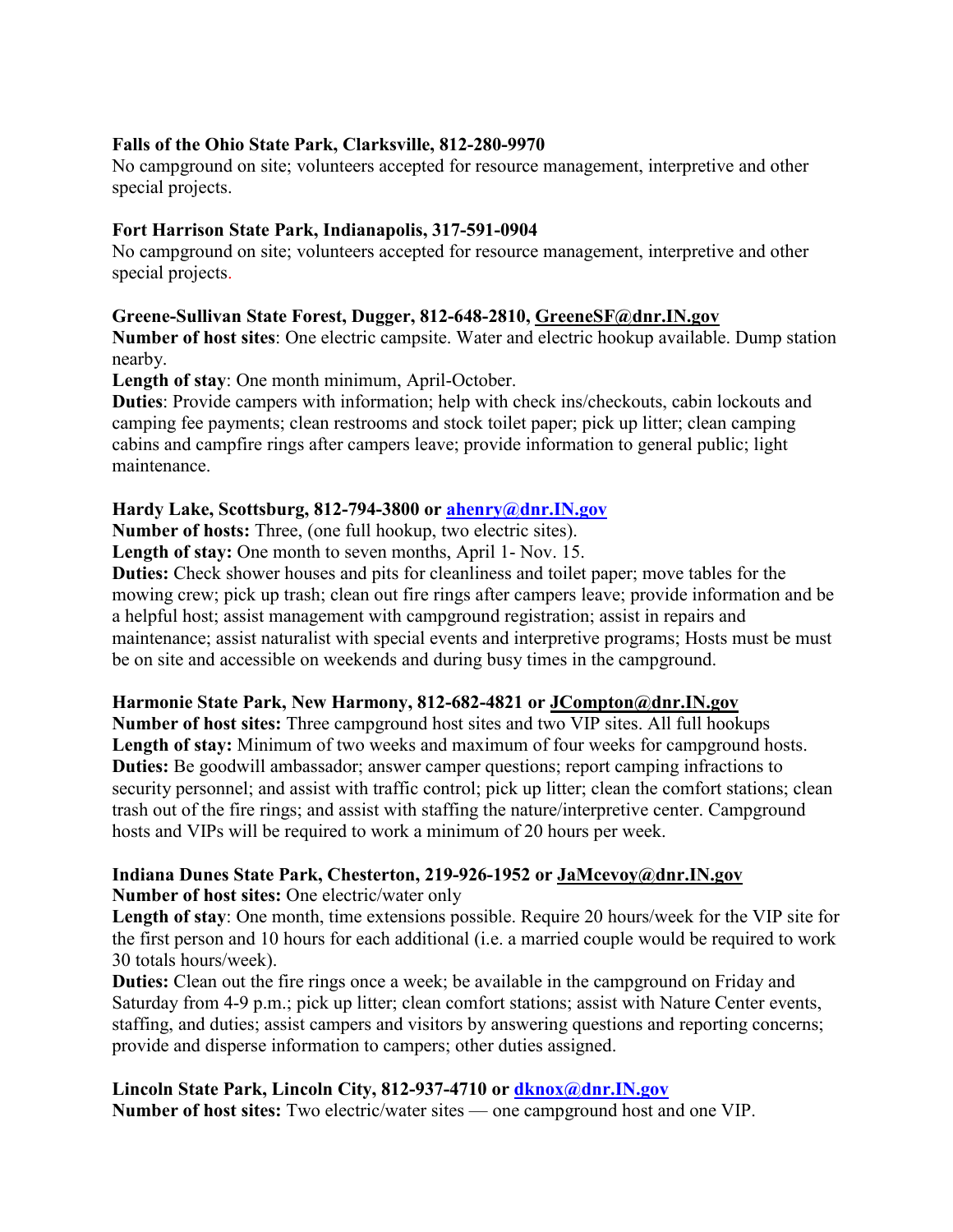Length of stay: One to seven months.

**Duties:** Provide information to campers and relate their concerns to property staff; assist with severe weather procedures; electrical troubleshooting; collect firewood left by campers; check restrooms and vault toilets throughout day; pick up litter; clean fire rings; assist with firewood sales when camp store is closed; assist gatehouse attendants with camper registration and traffic control; run messages; perform campsite occupancy checks; and assist naturalist with special events.

**Number of Work Camping Sites:** Two Class A sites with water and electric available at a greatly reduced rate.

**Length of stay:** Two to seven months

**Duties**: Looking for a motivated individual to work 40 hours a week. Will receive a Class A campsite at a greatly reduced rate and will be paid for all hours worked. Positions available include housekeeping, labor/groundskeeping and gate, beach, boat and store attendants. For additional info please call the park office or email.

How to Apply: Applicants must apply for seasonal labor at workforindiana. IN.gov and specify work camping in application.

**Martin State Forest, Shoals, 812-247-3491, [jkush@dnr.IN.gov](mailto:jkush@dnr.IN.gov)**

**Number of host sites:** One primitive campsite.

Length of stay: One to seven months.

**Duties**: Providing informal security; clean restrooms and stock with toilet paper; pick up litter; assist with campsite registration; clean fire rings after campers leave; provide information; be a helpful host; assist employees on various property needs and projects.

#### **McCormick's Creek State Park, Spencer, 812-829-4344 or [WWilliams1@dnr.IN.gov](mailto:WWilliams1@dnr.IN.gov)**

**Number of host sites:** Two Electric only sites

Length of stay: One month required.

**Duties:** General light labor and cleaning in the campground.

# **Mississinewa Lake, Peru, 765-473-6528 or [JEpp@dnr.IN.gov](mailto:JEpp@dnr.IN.gov)**

**Number of host sites:** Six full hookup sites. Length of stay: One to seven months. **Duties:** 

**Program 1 - Provide informal security; clean restrooms and stock toilet paper, pick up** litter; provide information to the general public; assist employees when requested.

**Program 2 -** Provide 20-24 hours of mowing per week in the campground. Mowers are Dixie 60-inch riding mowers.

**Program 3** – Provide general support for property staff, including helping in office; staffing front and campground gates; helping with night security; performing general maintenance to abilities of host. Position asking for 20-24 hours of work.

#### **Monroe Lake, Bloomington, 812-837-9967 or [jvance@dnr.IN.gov.](mailto:jvance@dnr.IN.gov)**

**Number of host sites:** One electric, 30-amp site at Paynetown SRA.

Length of stay: Host commitments are for roughly one calendar month. For 2020, check-in and check-out dates are:

• June: Check-in on May 21, check-out on June 30.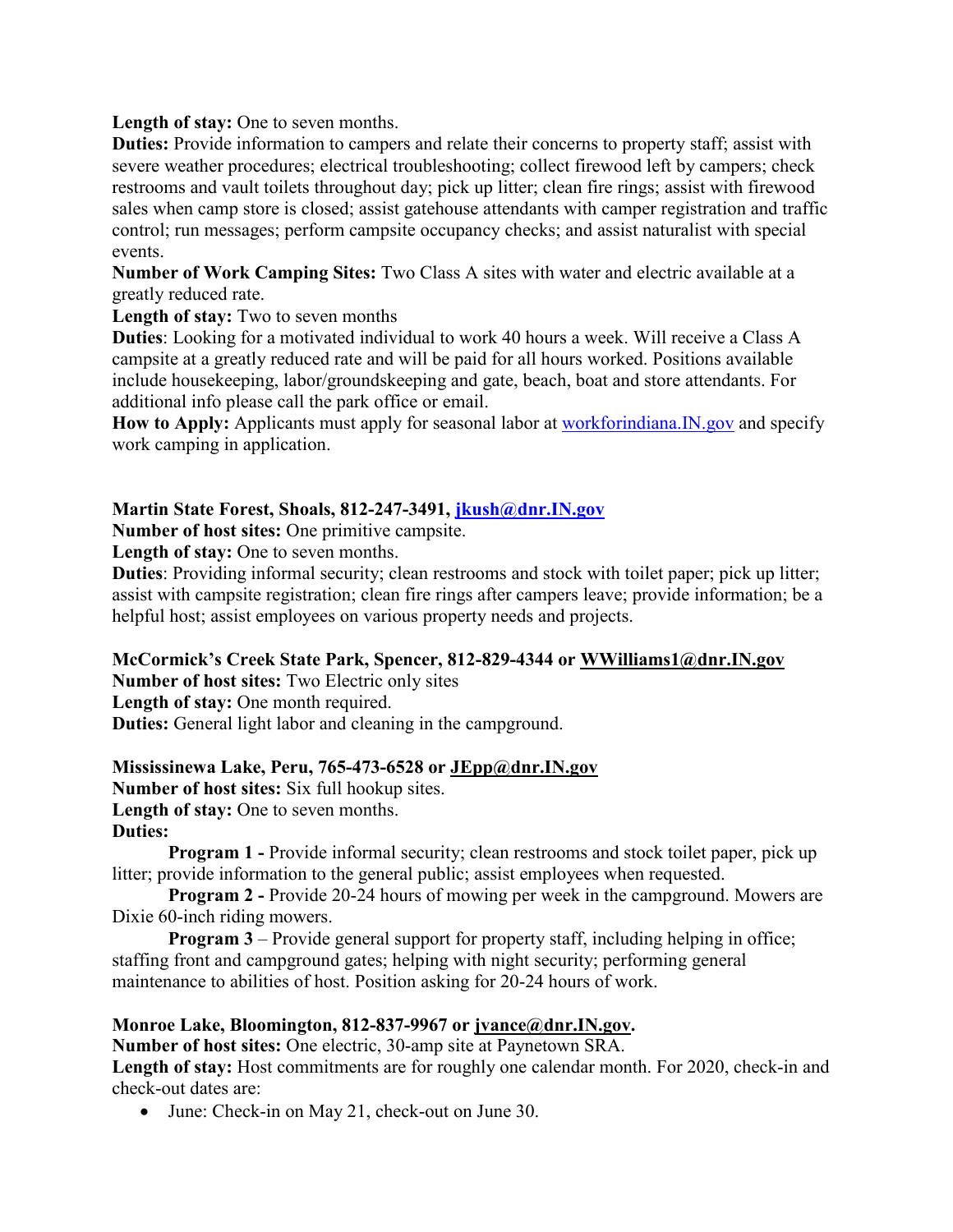- July: Check-in on July 1, check-out on July 29.
- August: Check-in on July 30, check-out on September 1.
- September: Check-in September 2, check-out on September 30.
- October: Check-in on October 1, check-out on November 2.

**Duties:** Hosts must be at least 18 years of age, successfully pass a background check, and be approved by all property management staff. Both individuals and couples are eligible. Individuals are expected to provide 22 to 26 hours of volunteer work each week, for duration of their host commitment. If you are hosting as a couple, *each person* is expected to provide 18 to 22 hours each week. Hosts must be physically capable of being working outdoors for 3+ hours in varying weather conditions, okay with walking/standing for an extended period, and be comfortable talking to and working with people of all ages, backgrounds, and abilities. Duties will include campground check-in, beach attendant, campground roving, trash clean-up, cleaning in beach house and Activity Center, staffing activities for children, and special projects assigned by the maintenance/interpretive staff. Projects assigned will depend on both need and the skills/interest of the host, but may include: painting, weeding, mowing, library research, craft prep, animal care, etc. Hosts must be available to volunteer on Fridays, Saturdays, Sundays, and Mondays for the duration of their commitment, as those days will almost always contain scheduled volunteer duties. Volunteer hours may be scheduled on other days, if there is a special program / project / holiday where additional help is needed.

**Status for 2020:** Accepting applications for June, July, and August

# **Mounds State Park, Anderson, 765-642-6627 or [SCrossley@dnr.IN.gov](mailto:SCrossley@dnr.IN.gov)**

**Number of host sites:** One site, electric only

Length of stay: One to six months.

**Duties:** Provide information to campers and relate their concerns to property staff; assist with severe weather procedures; collect firewood left by campers; check restrooms and vault toilets; clean; sell firewood.

# **O'Bannon Woods State Park, Corydon, 812-738-8232 or [SBaelz@dnr.IN.gov](mailto:SBaelz@dnr.IN.gov)**

**Number of host sites:** 10 (electric only) in the Class A Campground; 2 (primitive) in Horseman's Hideaway.

Length of stay: April-October, two weekends a month (Thursday, Friday & Saturday) and three out of the four holiday weekends (Memorial Day, July 4th, Labor Day & Halloween). **Duties:** Communicate concerns and issues of campers directly to management; clean comfort stations; assist at gatehouse during peak times; helping patrons with campsite location; pick up litter in the park and campground; clean fire rings; help with light maintenance; and promote special events and interpretive programs at the nature center.

# **Ouabache State Park, Bluffton, 260-824-0926 or [TJessup@dnr.IN.gov](mailto:TJessup@dnr.IN.gov)**

**Number of host sites:** Two full-hookup (water/sewage) sites.

**Length of stay required:** One month.

**Duties:** Sell firewood and collect firewood fees; provide information and assistance to campers; clean comfort stations; pick up litter; clean fire rings; and other light maintenance.

# **Patoka Lake, Birdseye, 812-685-2447 or [DReckelhoff@dnr.in.gov](mailto:DReckelhoff@dnr.in.gov)**

**Number of host sites:** Three (Electric sites with paved pads) **Length of stay:** Two-four weeks.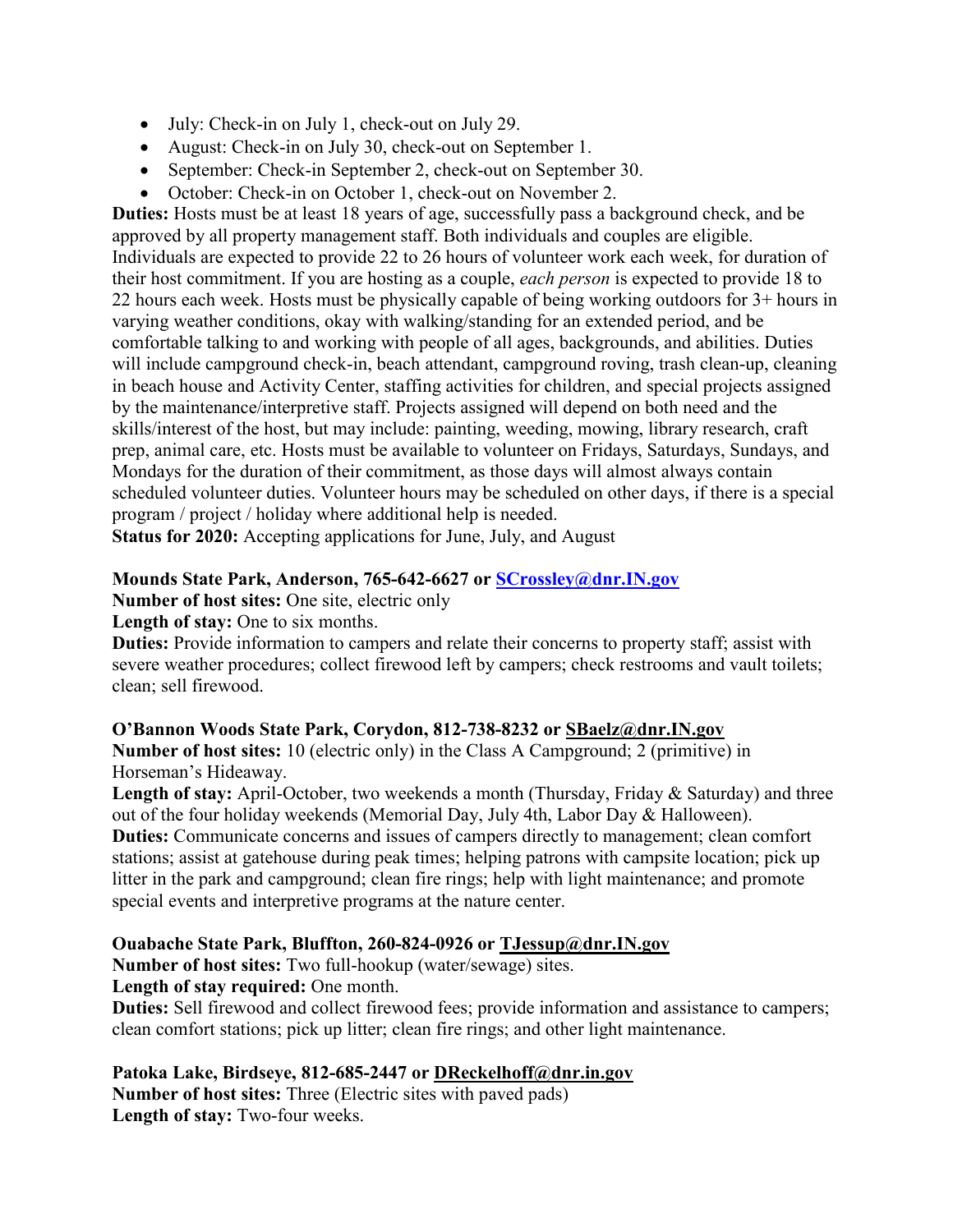**Duties:** Clean restrooms and stock toilet paper; report issues to staff; close electric boxes; pick up trash; ensure fires are put out after campers leave; notify campers of severe weather procedures and alert them as storms approach; promote interpretive programs; update information on campground bulletin boards; host the nature center; assist with interpretive programs and special events; help with display installation and special projects at nature center, help gatehouse staff with traffic and registration.

### **Pokagon State Park, Angola, 260-833-2012 or [TSawvel@dnr.IN.gov](mailto:TSawvel@dnr.IN.gov)**

**Number of host sites**: Two electric sites.

**Length of stay**: Two weeks with extension possible.

**Duties**: Provide informal security; clean restrooms and stock toilet paper; pick up litter; provide information to the general public; help with campground registration and traffic control; host at the nature center on Saturday from 2-5 p.m.

# **Potato Creek State Park, North Liberty, 574-656-8186 or [adegroot@dnr.IN.gov](mailto:adegroot@dnr.IN.gov)**

**Number of sites:** Three host in the family campground, Multiple VIP; One host in the horse campground, multiple VIP. All electric only sites.

**Length of stay:** VIP length varies; Host minimum one month, 25 volunteer hours per week. **Duties:** Clean and stock comfort stations; assist gatehouse attendants with camper registration and traffic control on Friday evenings; be a goodwill ambassador and provide information for campers; clean campsites and fire rings; report issues to park staff; utilize skills such as painting, electrical, plumbing, etc.; staff nature center; promote events; conduct site occupancy checks; assist with severe weather procedures; spray weeds; trail trimming; maintain flower beds; mowing. Host duties are required Friday, Saturday, Sunday, holidays and one or two other days of the week.

#### **Prophetstown State Park, West Lafayette, 765-567-4919 Ext. 501 or [jshapley@dnr.IN.gov](mailto:jshapley@dnr.IN.gov) Number of sites:** One full hookup

**Length of stay:** One month to variable.

**Duties:** Traffic control; sell firewood; clean and stock comfort stations; pick up trash; work with security; assist naturalist with programs; maintain landscape beds; close electric boxes; ensure fires are put out after campers leave; notify campers of severe weather procedures and alert them as storms approach. Friday, Saturday, Sunday and holidays are mandatory.

# **Raccoon SRA/Cecil M. Harden Lake, 765-280-4012 or [RPlotkin@dnr.IN.gov](mailto:RPlotkin@dnr.IN.gov)**

**Number of host sites:** One. Full Hookup (electrical, water, sewage)

#### **Length of stay:** two weeks

**Duties:** Clean and stock comfort stations; pick up litter; Cleaning fire pits and preparing sites for campers; weed and water flowerbeds; deliver messages; assist with interpretive services and special events as needed; approx. 25-30 hours per week per person.

# **Salamonie Lake, Andrews, 260-468-2125 or [SPayne1@dnr.IN.gov](mailto:SPayne1@dnr.IN.gov)**

**Number of host sites:** Two electric only sites and one primitive site in horsemen's campground. VIP weekenders also encouraged. Horsemen camphost must have horse and *must* be a horse rider. Contact for more information.

**Length of stay**: One month minimum or approval from manager.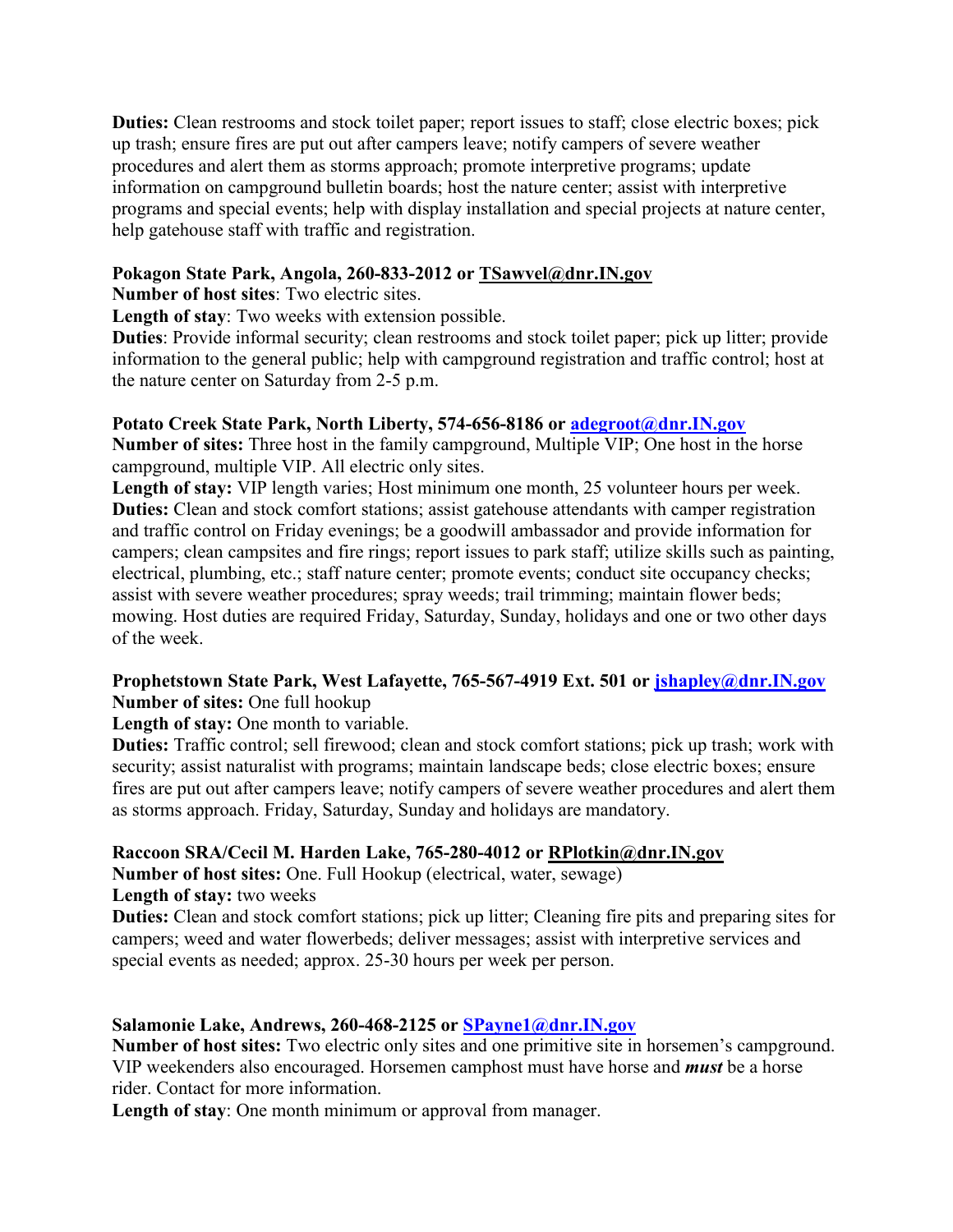**Duties**: Clean restrooms and vault toilets; pass out information; litter pick up; mowing may be required; greet campers and answer questions; report issues to staff; other minor duties as assigned.

# **Salamonie River State Forest, Lagro, 260-782-0430, [ASmith1@dnr.IN.gov](mailto:ASmith1@dnr.IN.gov)**

**Number of host sites:** One primitive family campsite and one primitive horsemen's campsite. **Length of stay:** One month minimum (May-November) Weekends also available (four-weekend minimum).

**Duties**: Provide informal security; clean and stock bathrooms; pick up litter; check campsite posts for display of receipts; clean fire rings; provide information; and help employees on various property needs and projects.

# **Shakamak State Park, Jasonville, 812-665-2158 or [kduguay@dnr.IN.gov](mailto:kduguay@dnr.IN.gov)**

**Number of host sites:** One site electric only, pull through corner site

Length of stay: One month at a time or longer depending on demand.

**Duties:** Clean and stock restrooms; report issues; close electric boxes; pick up trash; clean fire rings; ensure fires are put out after campers leave; notify campers as severe storms approach; promote interpretive programs; assisting with interpretive programs and special events; and help gatehouse staff with traffic and registration.

# **Spring Mill State Park, Mitchell, 812-849-3534 or [CPrewitt@dnr.IN.gov](mailto:CPrewitt@dnr.IN.gov)**

**Number of host sites:** Two electric VIP sites.

# Length of stay: One month minimum

**Duties:** Clean campsites, fire pits, shelters and grills; assist campground gate with traffic. A total of 22.5 hours per week, per person required. To reserve a VIP site at Spring Mill State Park contact Coletta Prewitt at [springmillstatepark@dnr.IN.gov.](mailto:springmillstatepark@dnr.IN.gov)

**Starve Hollow State Recreation Area, Vallonia, 812-358-3464, [cstilwell1@dnr.IN.gov](mailto:cstilwell1@dnr.IN.gov) Number of host sites:** One camp host for Starve Hollow SRA, full hookup site provided. Length of stay: One to seven months:

1) Summer: May – October 2) Winter: November, March and April

# **Duties**:

*Core Duties:* Sell firewood; ensure camping fees are collected when office and gates area closed; assist with after-hours cabin check-ins; pump boats after rain; provide informal security; pick up trash; lock beach house after hours.

*Other Duties (if applicable):* Assist at the education center; assist at the office with clerical work; assist staff with minor troubleshooting or general maintenance.

# **Summit Lake State Park, New Castle, 765-766-5873 or [ACapps@dnr.IN.gov](mailto:ACapps@dnr.IN.gov)**

**Number of host sites:** one electric/water only and one VIP with full hookup Length of stay: One month minimum.

**Duties**: Greet campers; help with electric problems; promote interpretive programs; host the "Saturday Morning Brew" sessions; pick up trash; mow; clean and stock restrooms; clean camp fire rings; notify campers during severe weather and fire season; provide information and receive